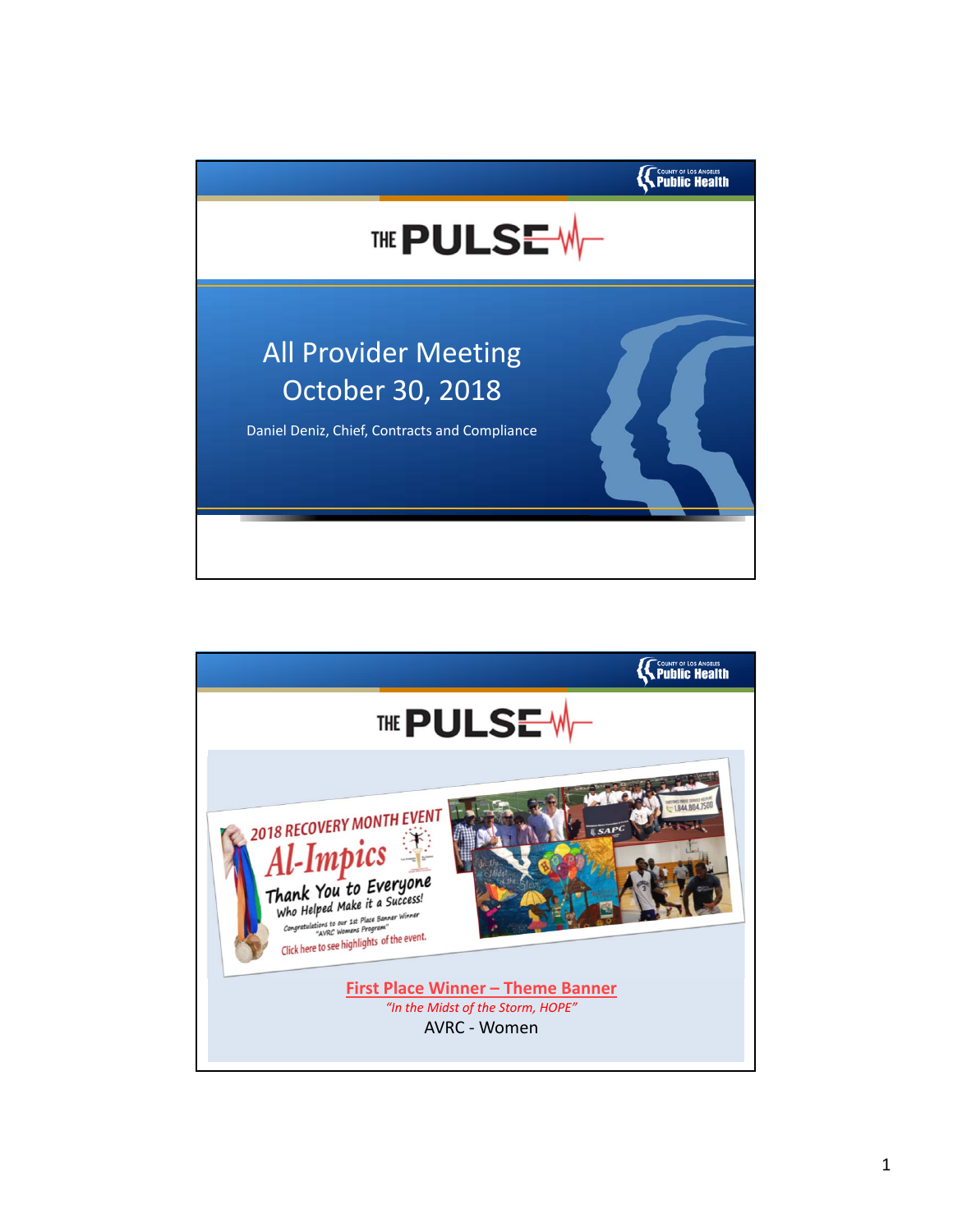|                                                                                                                      |                                                  | <b>COUNTY OF LOS ANGELES</b>                                                                                           |
|----------------------------------------------------------------------------------------------------------------------|--------------------------------------------------|------------------------------------------------------------------------------------------------------------------------|
| <b>THE PULSEV</b><br>2018 RECOVERY MONTH EVENT<br>Al-Impics<br><b>First Place Winners</b>                            |                                                  |                                                                                                                        |
| <b>Perpetual Trophy</b><br>AVRC - Women                                                                              | <b>Banner</b><br>AVRC - Women                    | Choreography<br>SSG/HOPICS                                                                                             |
| <b>Track &amp; Field</b><br>• AVRC - Women<br>Watts Healthcare<br>Corp.<br>• The Midnight Mission<br>Healthright 360 | <b>Uniform</b><br>Watts<br>• Healthcare<br>Corp. | <b>Social/Other Games</b><br>• AVRC - Women<br>• Watts Healthcare<br>• Prototypes Women's<br>Center<br>Healthright 360 |

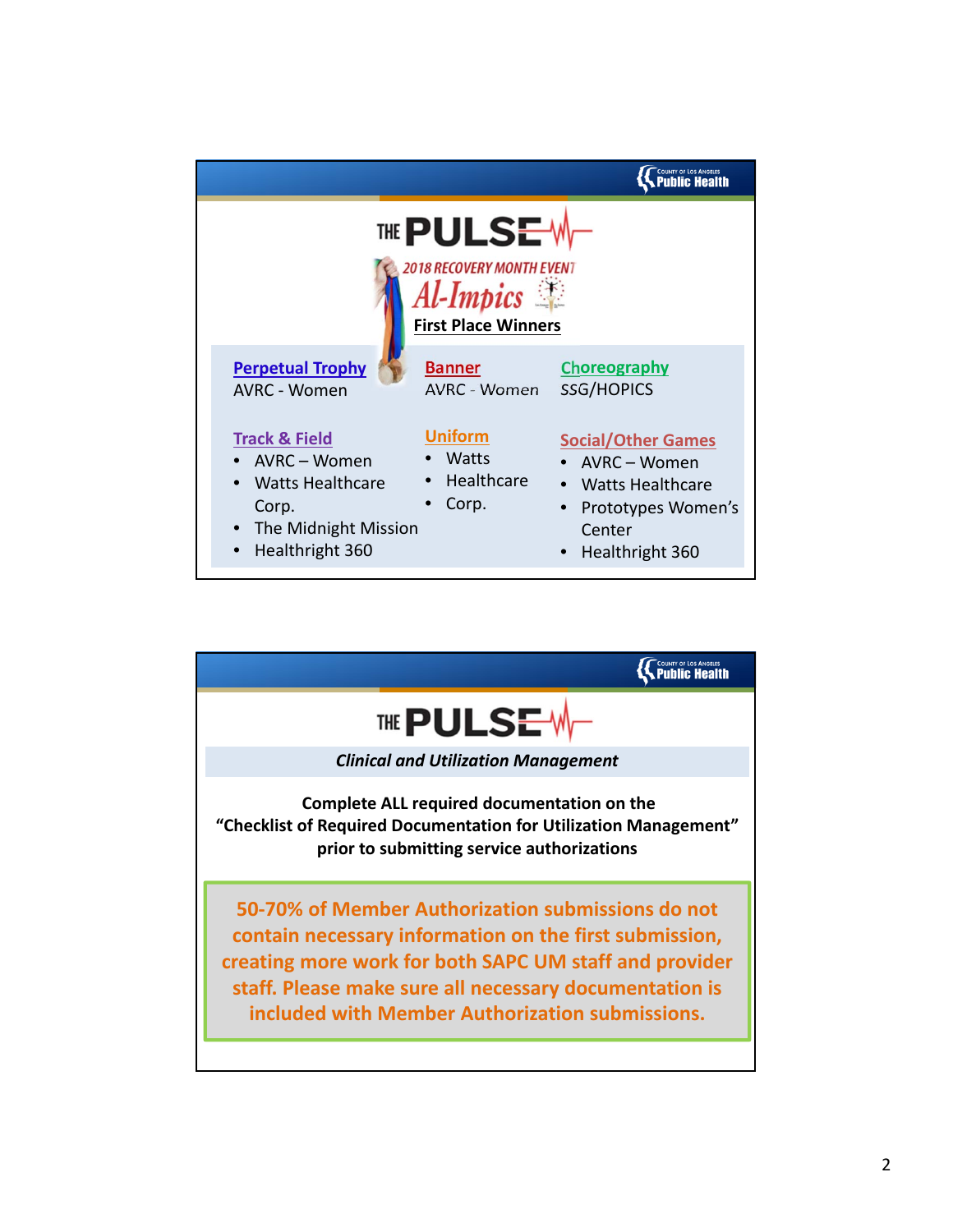

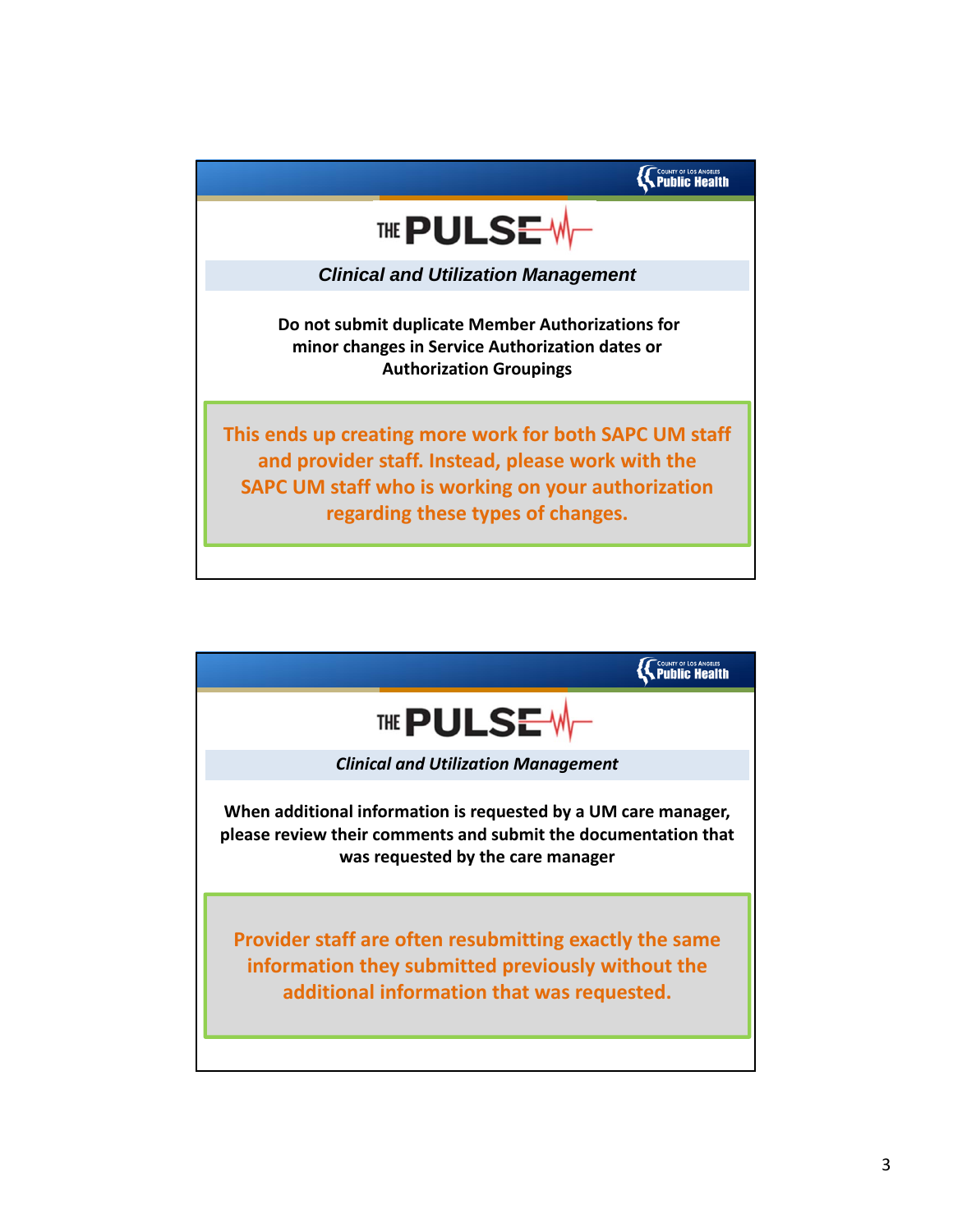

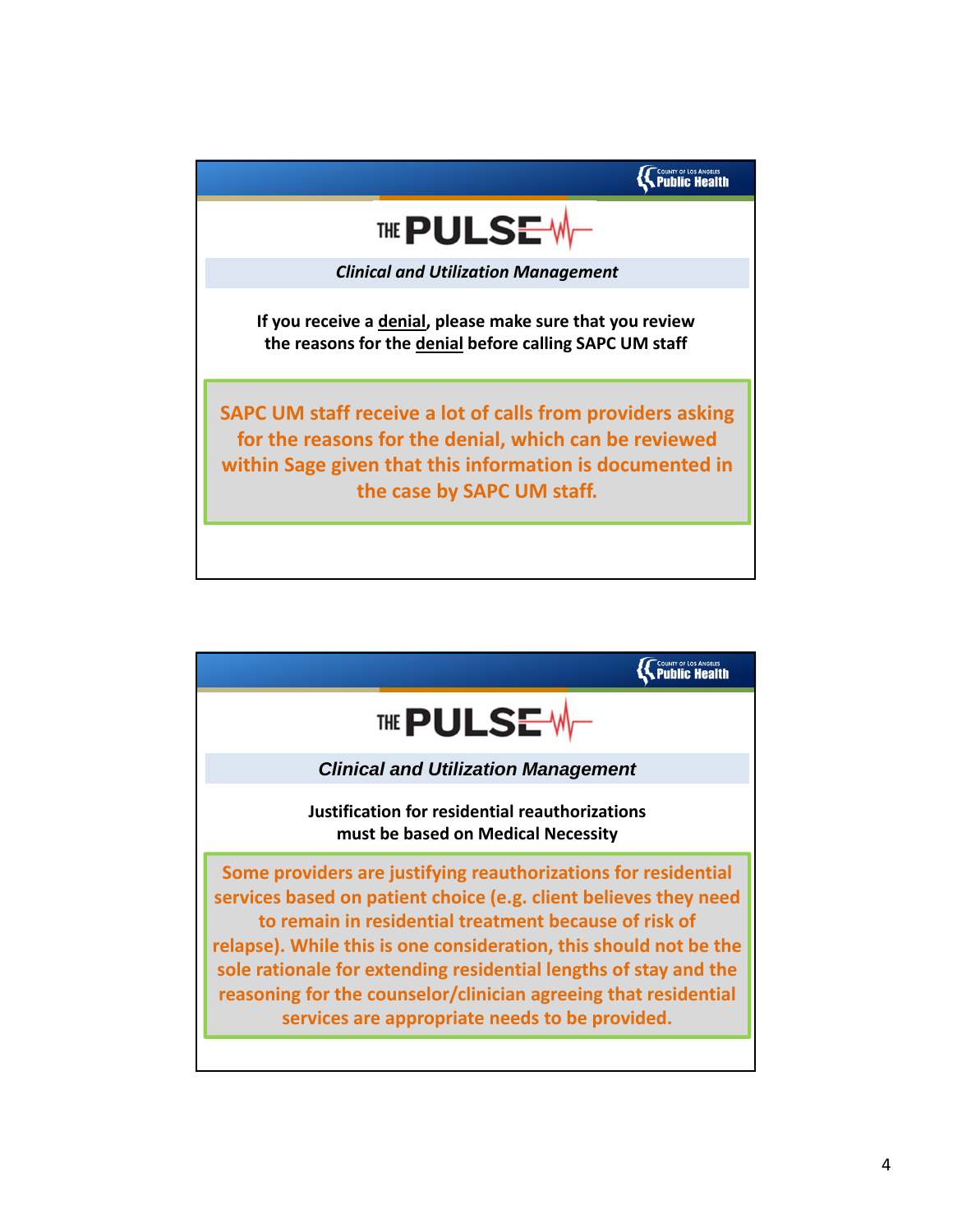